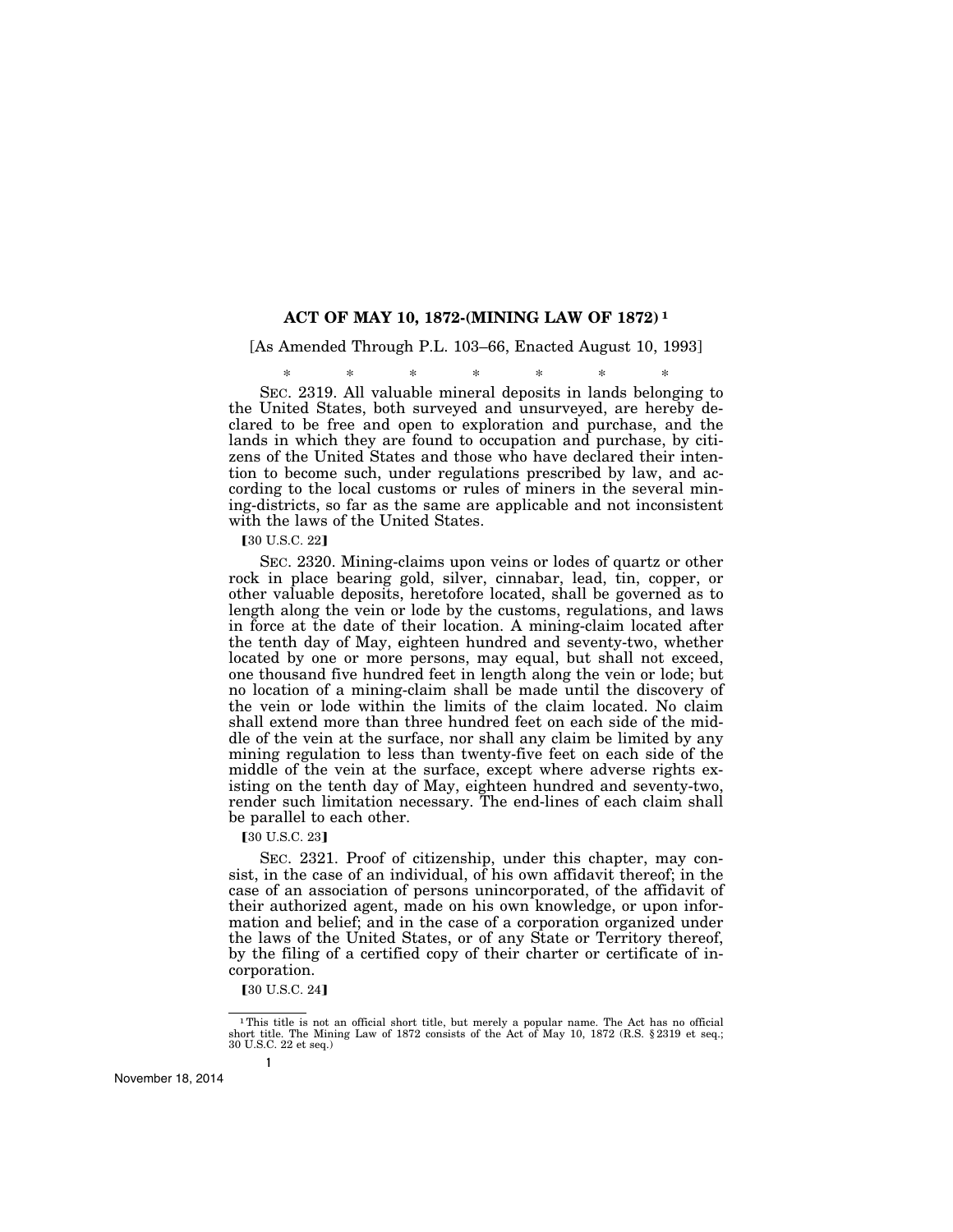SEC. 2322. The locators of all mining locations heretofore made or which shall hereafter be made, on any mineral vein, lode, or ledge, situated on the public domain, their heirs and assigns, where no adverse claim exists on the tenth day of May, eighteen hundred and seventy-two, so long as they comply with the laws of the United States, and with State, territorial, and local regulations not in conflict with the laws of the United States governing their possessory title, shall have the exclusive right of possession and enjoyment of all the surface included within the lines of their locations, and of all veins, lodes, and ledges throughout their entire depth, the top or apex of which lies inside of such surface-lines extended downward vertically, although such veins, lodes, or ledges may so far depart from a perpendicular in their course downward as to extend outside the vertical side-lines of such surface locations. But their right of possession to such outside parts of such veins or ledges shall be confined to such portions thereof as lie between vertical planes drawn downward as above described, through the end-lines of their locations, so continued in their own direction that such planes will intersect such exterior parts of such veins or ledges. And nothing in this section shall authorize the locator or possessor of a vein or lode which extends in its downward course beyond the vertical lines of his claim to enter upon the surface of a claim owned or possessed by another.

[30 U.S.C. 26]

SEC. 2323. Where a tunnel is run for the development of a vein or lode, or for the discovery of mines, the owners of such tunnel shall have the right of possession of all veins or lodes within three thousand feet from the face of such tunnel on the line thereof, not previously known to exist, discovered in such tunnel, to the same extent as if discovered from the surface; and locations on the line of such tunnel of views or lodes not appearing on the surface, made by other parties after the commencement of the tunnel, and while the same is being prosecuted with reasonable diligence, shall be invalid; but failure to prosecute the work on the tunnel for six months shall be considered as an abandonment of the rights to all undiscovered veins on the line of such tunnel.

**630 U.S.C. 271** 

SEC. 2324. The miners of each mining-district may make regulations not in conflict with the laws of the United States, or with the laws of the State or Territory in which the district is situated, governing the location, manner of recording, amount of work necessary to hold possession of a mining-claim, subject to the following requirements: The location must be distinctly marked on the ground so that its boundaries can be readily traced. All records of mining-claims hereafter made shall contain the name or names of the locators, the date of the location, and such a description of the claim or claims located by reference to some natural object or permanent monument as will identify the claim. On each claim located after the tenth day of May, eighteen hundred and seventy-two, that is granted a waiver under section 10101 of the Omnibus Budget Reconciliation Act of 1993, and until a patent has been issued therefor, not less than one hundred dollars' worth of labor shall be performed or improvements made during each year. On all claims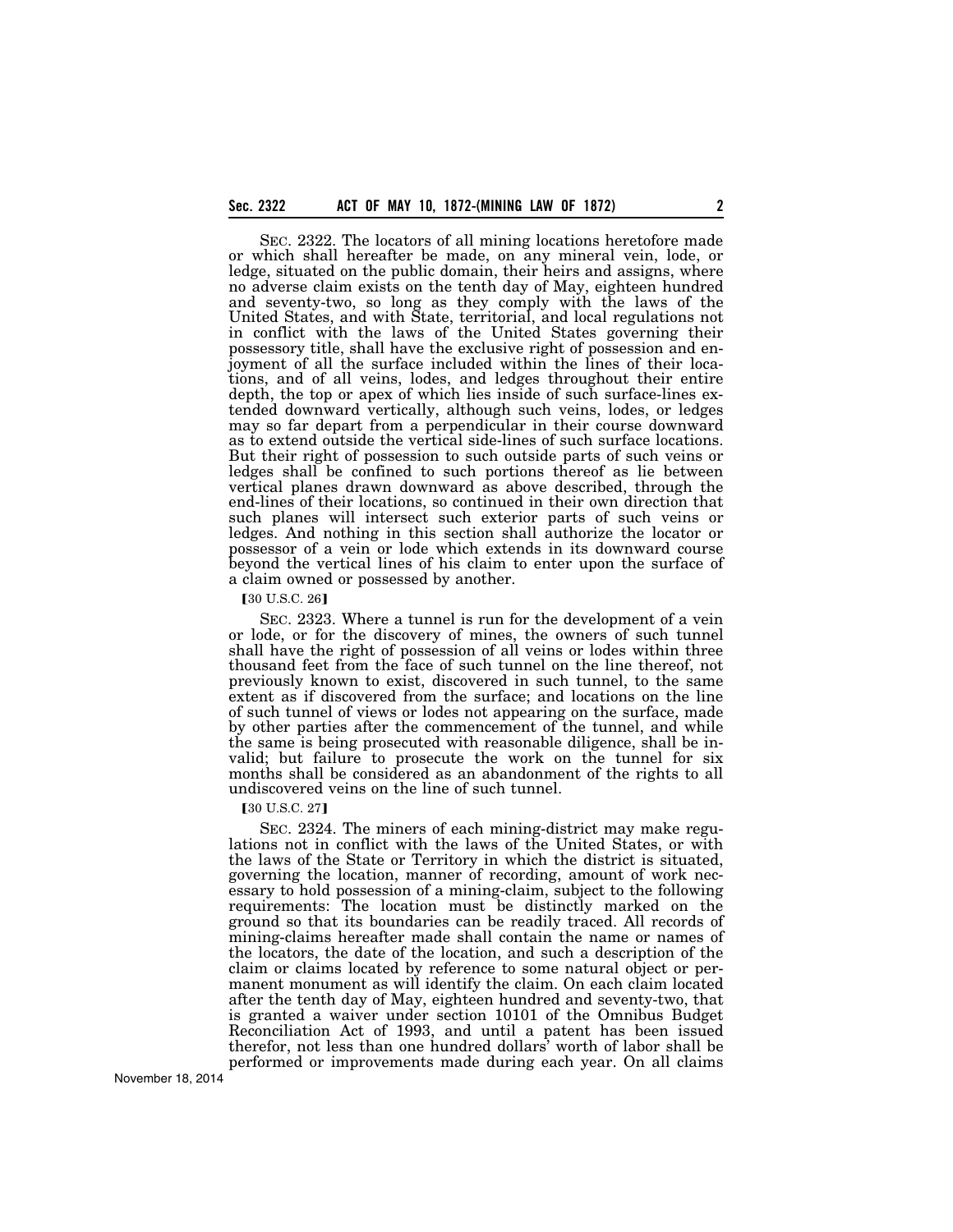located prior to the tenth day of May, eighteen hundred and seventy-two, ten dollars' worth of labor shall be performed or improvements made by the tenth day of June, eighteen hundred and seventy-four, and each year thereafter, for each one hundred feet in length along the vein until a patent has been issued therefor; but where such claims are held in common, such expenditure may be made upon any one claim; and upon a failure to comply with these conditions, the claim or mine upon which such failure occurred shall be open to relocation in the same manner as if no location of the same had ever been made, provided that the original locators, their heirs, assigns, or legal representatives, have not resumed work upon the claim after failure and before such location. Upon the failure of any one of several co-owners to contribute his proportion of the expenditures required hereby, the co-owners who have performed the labor or made the improvements may, at the expiration of the year, give such delinquent co-owner personal notice in writing or notice by publication in the newspaper published nearest the claim, for at least once a week for ninety days, and if at the expiration of ninety days after such notice is writing or by publication such delinquent should fail or refuse to contribute his proportion of the expenditure required by this section, his interest in the claim shall become the property of his co-owners who have made required expenditures. *Provided,* That the period within which the work required to be done annually on all unpatented mineral claims located since May 10, 1872, including such claims in the Territory of Alaska, shall commence at 12 o'clock meridian on the 1st day of September succeeding the date of location of such claim: *Provided further,* That on all such valid existing claims the annual period ending December 31, 1921, shall continue to 12 o'clock meridian July 1, 1922. [That section two thousand three hundred and twenty-four of the revised statutes be, and the same is hereby, amended so that where a person or company has or may run a tunnel for the purposes of developing a lode or lodes, owned by said person or company, the money so expended in said tunnel shall be taken and considered as expended on said lode or lodes, whether located prior to or since the passage of said act; and such person or company shall not be required to perform work on the surface of said lode or lodes in order to hold the same as required by said  $act.$ <sup>1</sup>

### [30 U.S.C. 28]

SEC. 2325. A patent for any land claimed and located for valuable deposits may be obtained in the following manner: Any person, associated, or corporation authorized to locate a claim under this chapter, having claimed and located a piece of land for such purposes, who has, or have, complied with the terms of this chapter, may file in the proper land-office an application for patent, under oath, showing such compliance, together with a plat and field-notes of the claim or claims in common, made by or under the direction of the United States surveyor-general, showing accurately the boundaries of the claim or claims, which shall be distinctly marked by monuments on the ground, and shall post a copy of such plat,

<sup>1</sup> Bracketed material is from 18 Stat. 315.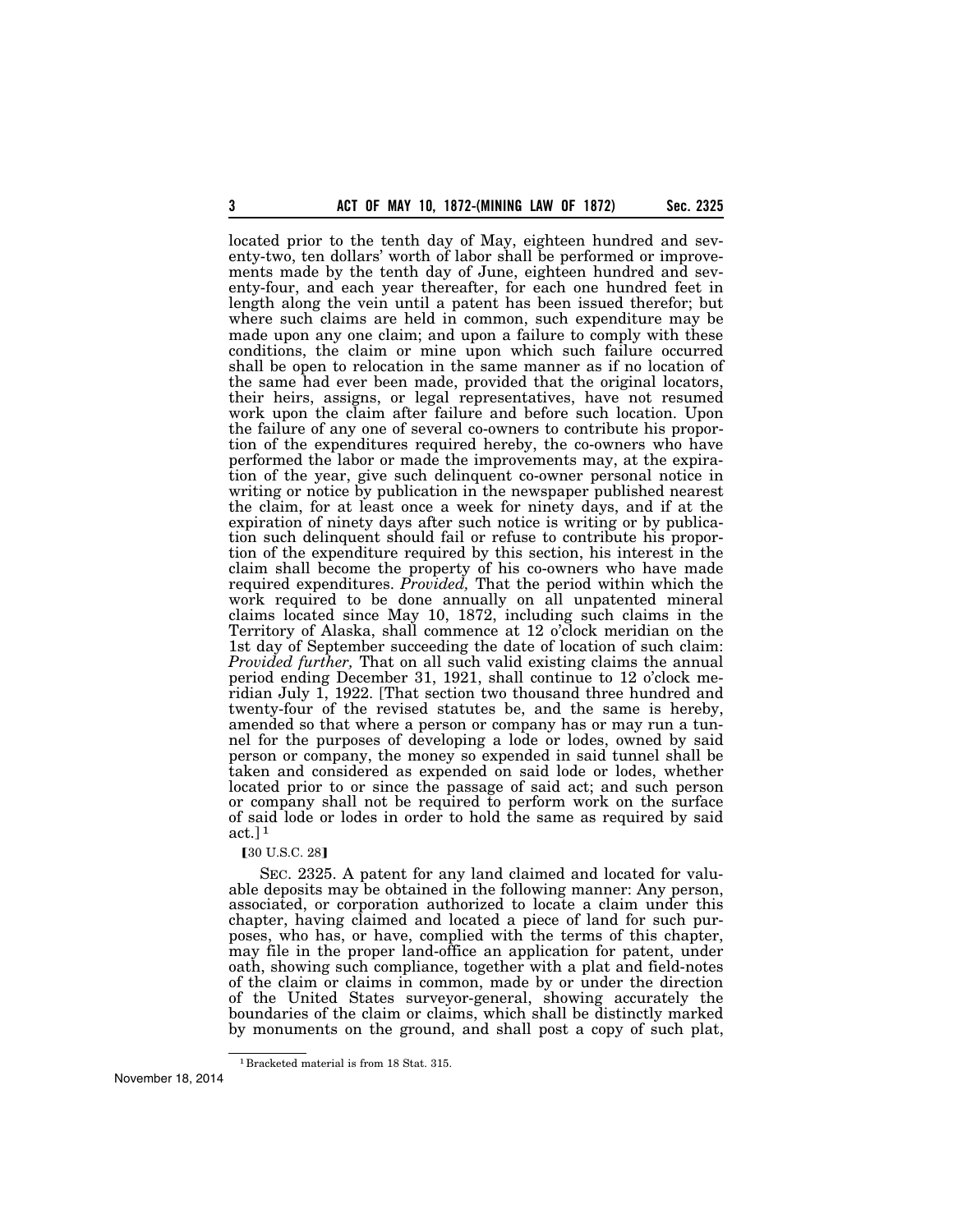together with a notice of such application for a patent, in a conspicuous place on the land embraced in such plat previous to the filing of the application for a patent, and shall file an affidavit of at least two persons that such notice has been duly posted, and shall file a copy of the notice in such land-office, and shall thereupon be entitled to a patent for the land, in the manner following: The register of the land-office, upon the filing of such application, plat, field-notes, notices, and affidavits, shall publish a notice that such application has been made, for the period of sixty days, in a newspaper to be by him designated as published nearest to such claim; and he shall also post such notice in his office for the same period. The claimant at the time of filing this application, or at any time thereafter, within the sixty days of publication, shall file with the register a certificate of the United States surveyor-general that five hundred dollars' worth of labor has been expended or improvements made upon the claim by himself or grantors; that the plat is correct, with such further description by such reference to natural objects or permanent monuments as shall identify the claim, and furnish an accurate description, to be incorporated in the patent. At the expiration of the sixty days of publication to claimant shall file his affidavit, showing that the plat and notice have been posted in a conspicuous place on the claim during such period of publication. If no adverse claim shall have been filed with the register and the receiver of the proper land-office at the expiration of the sixty days of publication, it shall be assumed that the applicant is entitled to a patent, upon the payment to the proper officer of five dollars per acre, and that no adverse claim exists; and thereafter no objection from third parties to the issuance of a patent shall be heard, except it be shown that the applicant has failed to comply with the terms of this chapter. *Provided,* That where the claimant for a patent is not a resident of or within the land district wherein the vein, lode, ledge, or deposit sought to be patented is located, the application for patent and the affidavits required to be made in this section by the claimant for such patent may be made by his, her, or its authorized agent, where said agent is conversant with the facts sought to be established by said affidavits: *And provided,* That this section shall apply to all applications now pending for patents to mineral lands.

**[30 U.S.C. 29]** 

SEC. 2326. Where an adverse claim is filed during the period of publication, it shall be upon oath of the person or persons making the same, and shall show the nature, boundaries, and extent of such adverse claim, and all proceedings, except the publication of notice and making and filing of the affidavit thereof, shall be stayed until the controversy shall have been settled or decided by a court of competent jurisdiction, or the adverse claim waived. It shall be the duty of the adverse claimant, within thirty days after the filing his claim, to commence proceedings in a court of competent jurisdiction, to determine the question of the right of possession, and prosecute the same with reasonable diligence to final judgment; and a failure so to do shall be a waiver of his adverse claim. After such judgment shall have been rendered, the party entitled to the possession of the claim, or any portion thereof, may,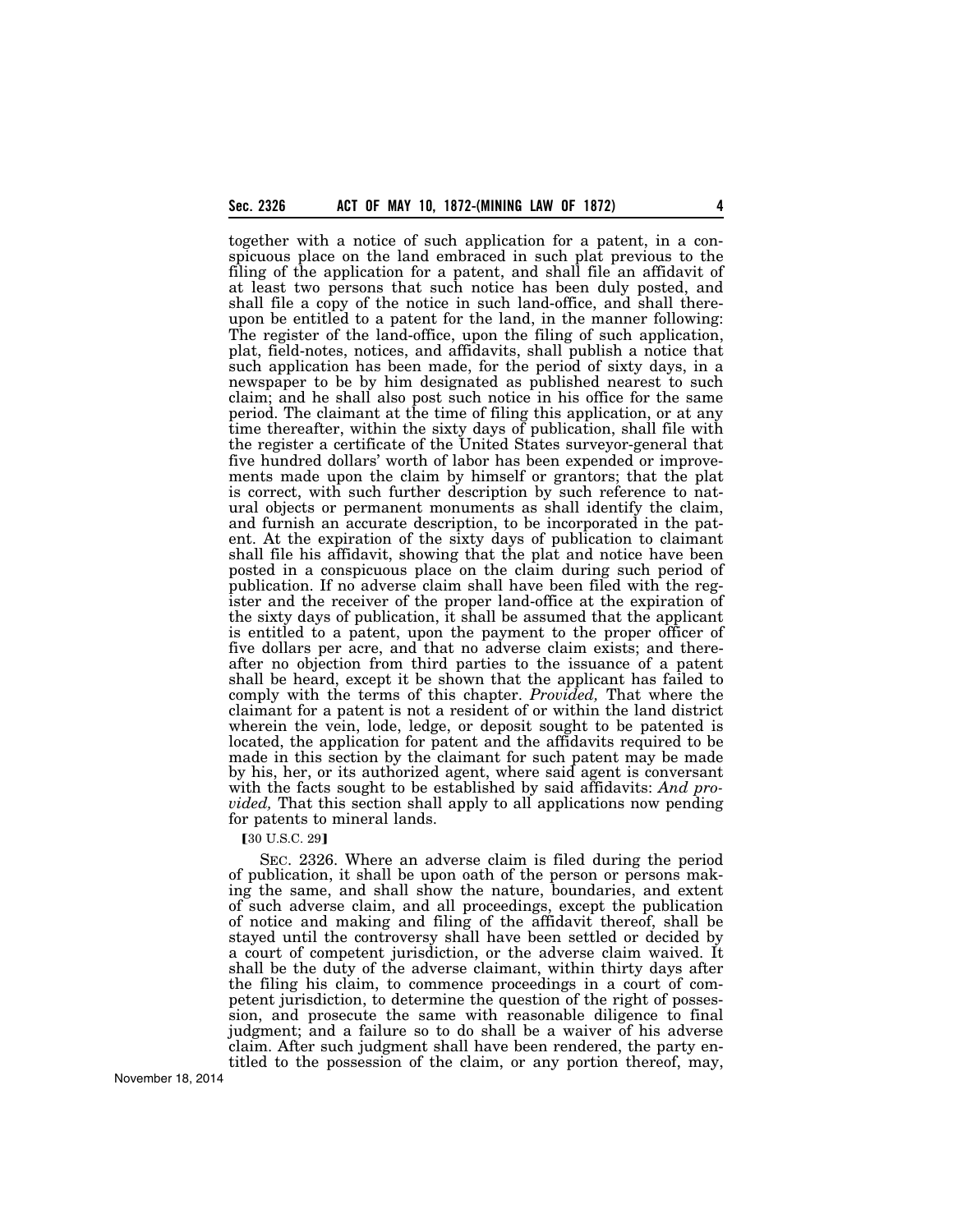without giving further notice, file a certified copy of the judgmentroll with the register of the land-office, together with the certificate of the surveyor-general that the requisite amount of labor has been expended or improvements made thereon, and the description required in other cases, and shall pay to the receiver five dollars per acre for his claim, together with the proper fees, whereupon the whole proceedings and the judgment-roll shall be certified by the register to the Commissioner of the General Land-Office, and a patent shall issue thereon for the claim, or such portion thereof as the applicant shall appear, from the decision of the court, to rightly possess. If it appears from the decision of the court that several parties are entitled to separate and different portions of the claim, each party may pay for his portion of the claim, with the proper fees, and file the certificate and description by the surveyor-general, whereupon the register shall certify the proceedings and judgment-roll to the Commissioner of the General Land-Office, as in the preceding case, and patents shall issue to the several parties according to their respective rights. Nothing herein contained shall be construed to prevent the alienation of the title conveyed by a patent for a mining-claim to any person whatever.

[30 U.S.C. 30]

SEC. 2327. The description of vein or lode claims upon surveyed lands shall designate the location of the claim with reference to the lines of the public survey, but need not conform therewith; but where patents have been or shall be issued for claims upon unsurveyed lands, the surveyors-general, in extending the public survey, shall adjust the same to the boundaries of said patented claim claims so as in no case to interfere with or change the true location of such claims as they are officially established upon the ground. Where patents have issued for mineral lands, those lands only shall be segregated and shall be deemed to be patented which are bounded by the lines actually marked, defined, and established upon the ground by the monuments of the official survey upon which the patent grant is based, and surveyors-general in executing subsequent patent surveys, whether upon surveyed or unsurveyed lands, shall be governed accordingly. The said monuments shall at all times constitute the highest authority as to what land is patented, and in case of any conflict between the said monuments of such patented claims and the descriptions of said claims in the patents issued therefor the monuments on the ground shall govern, and erroneous or inconsistent descriptions or calls in the patent descriptions shall give way thereto.

[30 U.S.C. 34]

SEC. 2328. Applications for patents for mining-claims under former laws now pending may be prosecuted to a final decision in the General Land-Office; but in such cases where adverse rights are not affected thereby, patents may issue in pursuance of the provisions of this chapter; and all patents for mining-claims upon veins or lodes heretofore issued shall convey all the rights and privileges conferred by this chapter where no adverse rights existed on the tenth day of May, eighteen hundred and seventy-two.

[30 U.S.C. 33]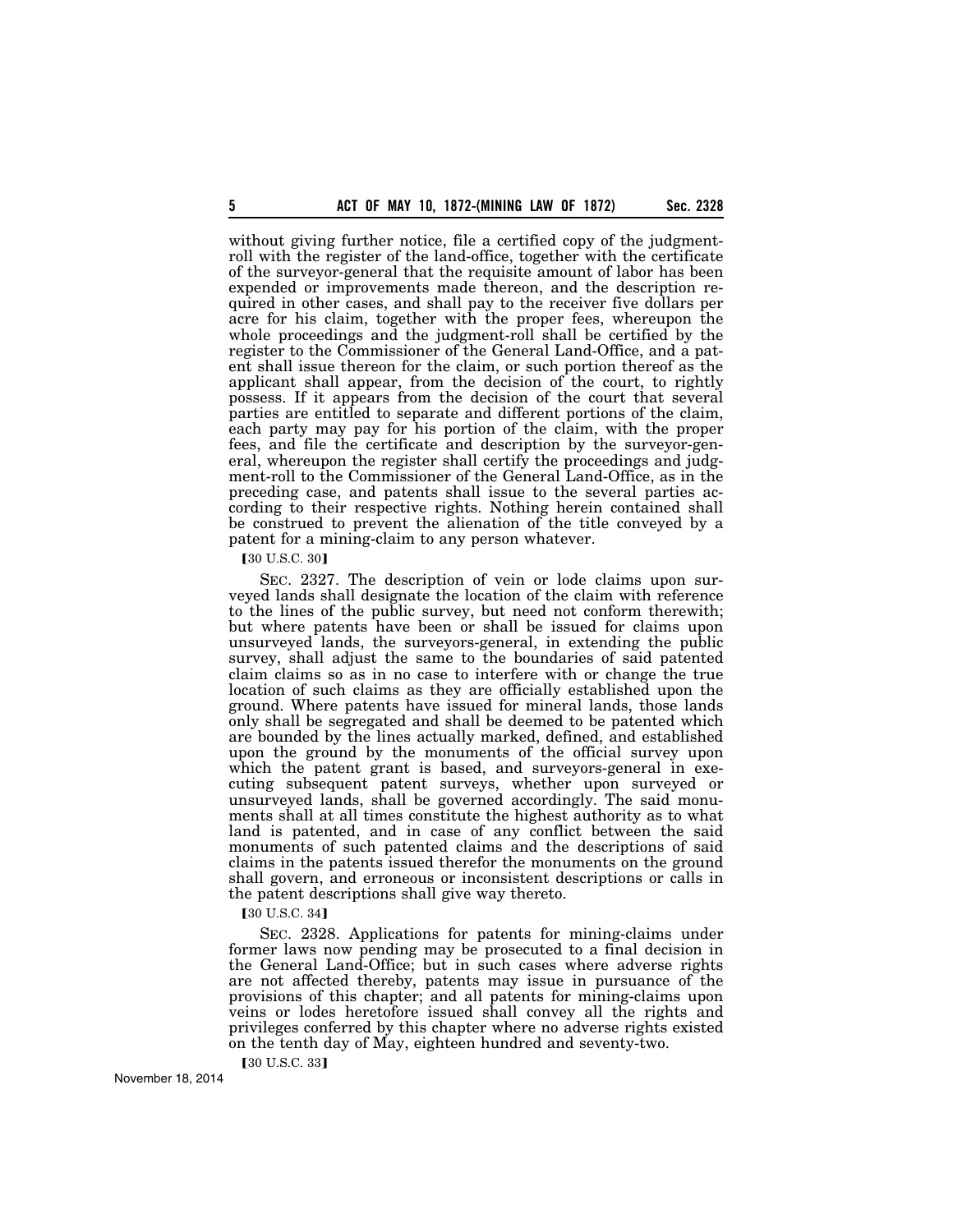SEC. 2329. Claims usually called ''placers,'' including all forms of deposit, excepting veins of quartz, or other rock in place, shall be subject to entry and patent, under like circumstances and conditions, and upon similar proceedings, as are provided for vein or lode claims; but where the lands have been previously surveyed by the United States, the entry in its exterior limits shall conform to the legal subdivisions of the public lands.

[30 U.S.C. 35]

SEC. 2330. Legal subdivisions of forty acres may be subdivided into ten acre tracts; and two or more persons, or associations of persons, having contiguous claims of any size, although such claims may be less than ten acres each, may make joint entry thereof; but no location of a placer-claim, made after the ninth day of July, eighteen hundred and seventy, shall exceed one hundred and sixty acres for any one person or association of persons, which location shall conform to the United States surveys; and nothing in this section contained shall defeat or impair any bona-fide pre-emption or homestead claim upon agricultural lands, or authorize the sale of the improvements of any bona-fide settler to any purchaser.

[30 U.S.C. 36]

SEC. 2331. Where placer-claims are upon surveyed lands, and conform to legal subdivisions, no further survey or plat shall be required, and all placer-mining claims located after the tenth day of May, eighteen hundred and seventy-two, shall conform as near as practicable with the United States system of public-land surveys, and the rectangular sub-divisions of such surveys, and no such location shall include more than twenty acres for each individual claimant; but where placer-claims cannot be conformed to legal subdivisions, survey and plat shall be made as on unsurveyed lands; and where by the segregation of mineral land in any legal subdivision a quantity of agricultural land less than forty acres remains, such fractional portion of agricultural land may be entered by any party qualified by law, for homestead or pre-emption purposes.

[30 U.S.C. 35]

SEC. 2332. Where such person or association, they and their grantors, have held and worked their claims for a period equal to the time prescribed by the statute of limitations for mining-claims of the State or Territory where the same may be situated, evidence of such possession and working of the claims for such period shall be sufficient to establish a right to a patent thereto under this chapter, in the absence of any adverse claim; but nothing in this chapter shall be deemed to impair any lien which may have attached in any way whatever to any mining-claim or property thereto attached to the issuance of a patent.

**[30 U.S.C. 38]** 

SEC. 2333. Where the same person, association, or corporation is in possession of a placer-claim, and also a vein or lode included within the boundaries thereof, application shall be made for a patent for the placer-claim, with the statement that it includes such vein or lode, and in such case a patent shall issue for the placer-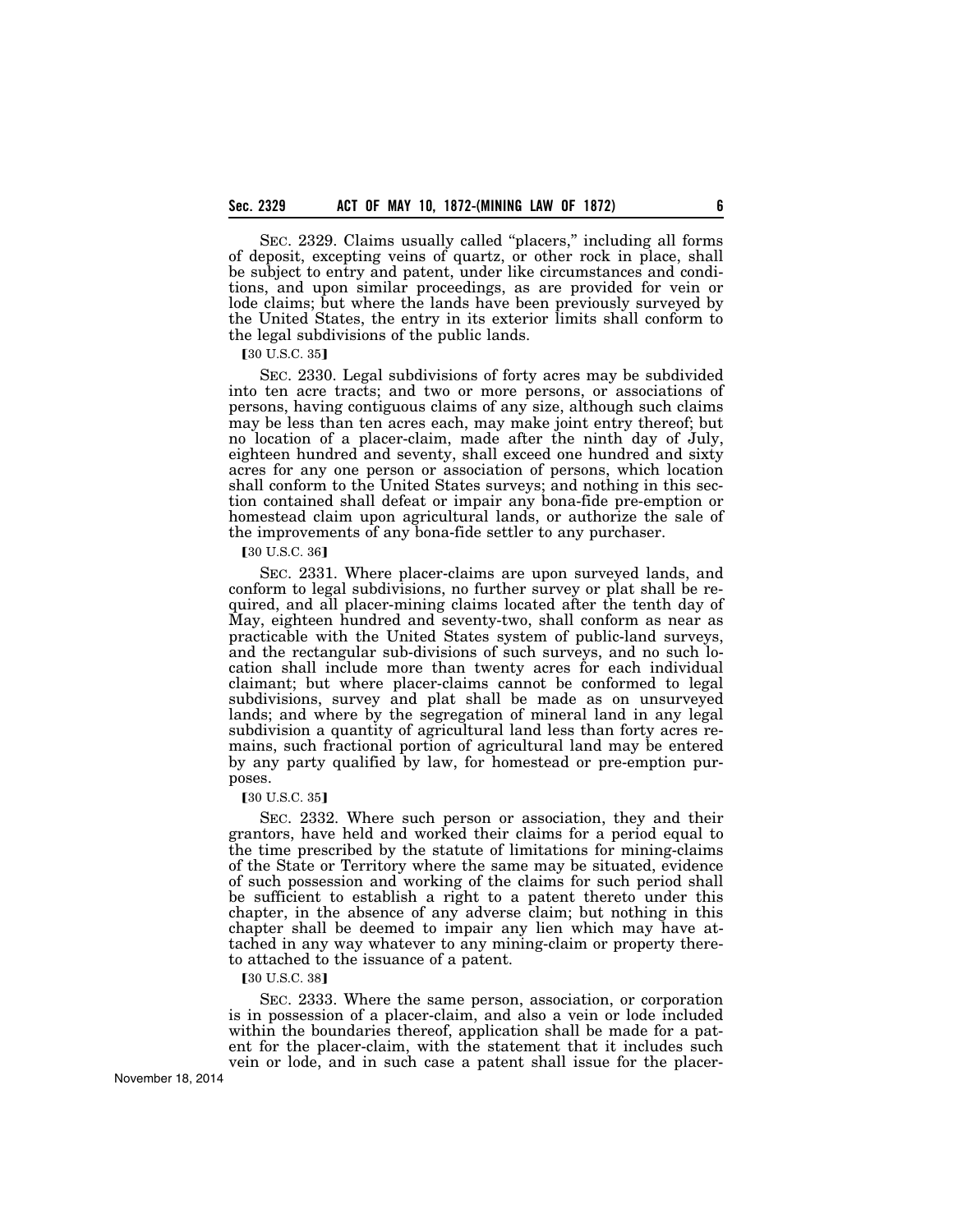claim, subject to the provisions of this chapter, including such vein or lode, upon the payment of five dollars per acre for such vein or lode claim, and twenty-five feet of surface on each side thereof. The remainder of the placer-claim, or any placer-claim not embracing any vein or lode-claim shall be paid for at the rate of two dollars and fifty cents per acre, together with all costs of proceedings; and where a vein or lode, such as is described in section twenty-three hundred and twenty, is known to exist within the boundaries of a placer-claim, an application for a patent for such placer-claim which does not include an application for the vein or lode claim shall be construed as a conclusive declaration that the claimant of the placer-claim has no right of possession of the vein or lode claim; but where the existence of a vein or lode in a placer-claim is not known, a patent for the placer-claim shall convey all valuable mineral and other deposits within the boundaries thereof.

**E30 U.S.C. 371** 

SEC. 2334. The surveyor-general of the United States may appoint in each land-district containing mineral lands as many competent surveyors as shall apply for appointment to survey miningclaims. The expenses of the survey of vein or lode claims, and the survey and subdivision of placer-claim into smaller quantitites than one hundred and sixty acres, together with the cost of publication of notices, shall be paid by the applicants, and they shall be at liberty to obtain the same at the most reasonable rates, and they shall also be at liberty to employ any United States deputy surveyor to make the survey. The Commissioner of the General Land-Office shall also have power to establish the maximum charges for surveys and publication of notices under this chapter; and, in case of excessive charges for publication, he may designate any newspaper published in a land-district where mines are situated for the publication of mining-notices in such district, and fix the rates to be charged by such paper; and, to the end that the Commissioner may be fully informed on the subject, each applicant shall file with the register a sworn statement of all charges and fees paid by such applicant for publication and surveys, together with all fees and money paid the register and the receiver of the land-office, which statement shall be transmitted, with the other papers in the case, to the Commissioner of the General Land-Office.

**[30 U.S.C. 39]** 

SEC. 2335. All affidavits required to be made under this chapter may be verified before any officer authorized to administer oaths within the land-district where the claims may be situated, and all testimony and proofs may be taken before any such officer, and, when duly certified by the officer taking the same, shall have the same force and effect as if taken before the register and receiver of the land-office. In cases of contest as to the mineral or agricultural character of land, the testimony and proofs may be taken as herein provided on personal notice of at least ten days to the opposing party; or if such party cannot be found, then by publication of at least once a week for thirty days in a newspaper, to be designated by the register of the land-office as published nearest to the location of such land; and the register shall require proof that such notice has been given.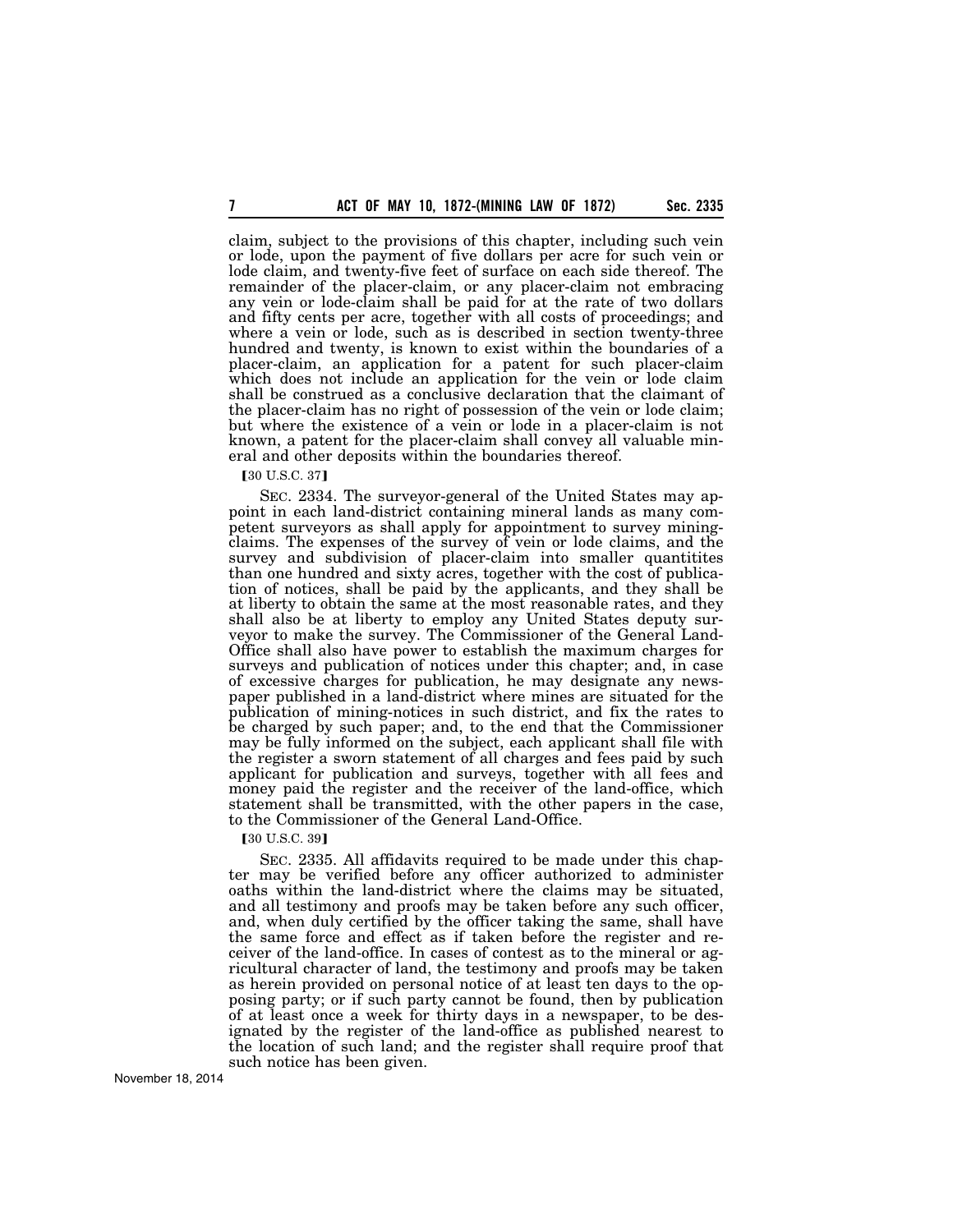## [30 U.S.C. 40]

SEC. 2336. Where two or more veins intersect or cross each other, priority of title shall govern, and such prior location shall be entitled to all ore or mineral contained within the space of intersection; but the subsequent location shall have the right of way through the space of intersection for the purposes of the convenient working of the mine. And where two or more veins unite, the oldest or prior location shall take the vein below the point of union, including all the space of intersection.

[30 U.S.C. 41]

SEC. 2337. (a) Where non-mineral land not contiguous to the vein or lode is used or occupied by the proprietor of such vein or lode for mining or milling purposes, such non-adjacent surfaceground may be embraced and included in an application for a patent for such vein or lode, and the same may be patented therewith, subject to the same preliminary requirements as to survey and notice as are applicable to veins or lodes; but no location hereafter made of such non-adjacent land shall exceed five acres, and payment for the same must be made at the same rate as fixed by this chapter for the superficies of the lode. The owner of a quartz-mill or reduction-works, not owning a mine in connection therewith, may also receive a patent for his mill-site, as provided in this section.

(b) Where nonmineral land is needed by the proprietor of a placer claim for mining, milling, processing, beneficiation, or other operations in connection with such claim, and is used or occupied by the proprietor for such purposes, such land may be included in an application for a patent for such claim, and may be patented therewith subject to the same requirements as to survey and notice as are applicable to placers. No location made of such nonmineral land shall exceed five acres and payment for the same shall be made at the rate applicable to placer claims which do not include a vein or lode.

**[30 U.S.C. 42]** 

SEC. 2338. As a condition of sale, in the absence of necessary legislation by Congress, the local legislative of any State or Territory may provide rules for working mines, involving easements, drainage, and other necessary means to their complete development; and those conditions shall be fully expressed in the patent.

**E30 U.S.C. 431** 

SEC. 2339. Whenever, by priority of possession, rights to the use of water for mining, agricultural, manufacturing, or other purposes, have vested and accrued, and the same are recognized and acknowledged by the local customs, laws, and the decisions of courts, the possessors and owners of such vested rights shall be maintained and protected in the same; and the right of way for the construction of ditches and canals for the purposes herein specified is acknowledged and confirmed; but whenever any person, in the construction of any ditch or canal, injures or damages the possession of any settler on the public domain, the party committing such injury or damage shall be liable to the party injured for such injury or damage.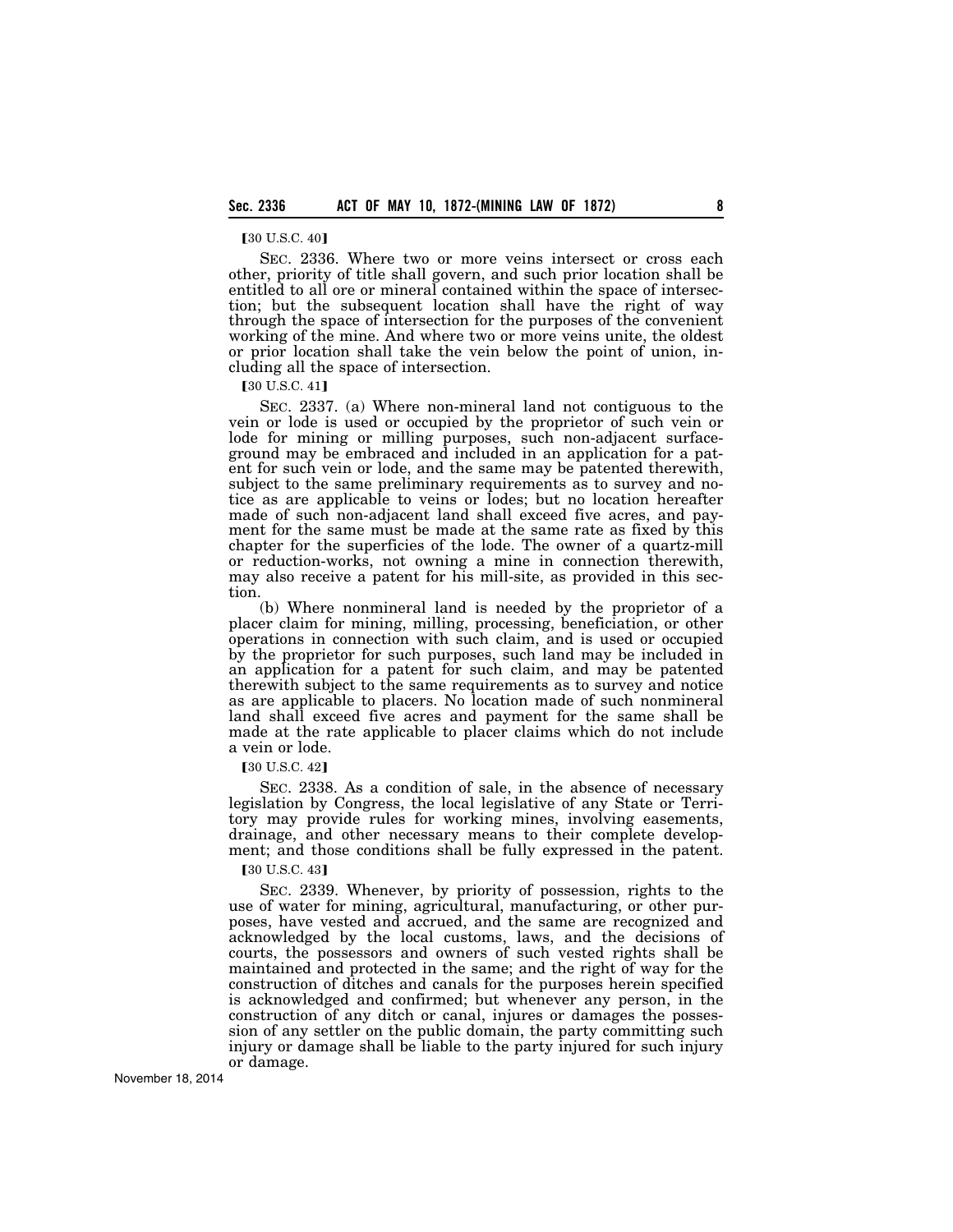# [30 U.S.C. 51]

SEC. 2340. All patents granted, or pre-emption or homesteads allowed, shall be subject to any vested and accrued water-rights, or rights to ditches and reservoirs used in connection with such water-rights, as may have been acquired under or recognized by the preceding section.

[30 U.S.C. 52]

SEC. 2341. Wherever, upon the lands heretofore designated as mineral lands, which have been excluded from survey and sale, there have been homesteads made by citizens of the United States, or persons who have declared their intention to become citizens, which homesteads have been made, improved, and used for agricultural purposes, and upon which there have been no valuable mines of gold; silver, cinnabar, or copper discovered, and which are properly agricultural lands, the settlers or owners of such homesteads shall have a right of pre-emption thereto, and shall be entitled to purchase the same at the price of one dollar and twenty-five cents per acre, and in quantity not to exceed one hundred and sixty acres; or they may avail themselves of the provisions of chapter five of this Title, relating to ''HOMESTEADS.''

SEC. 2342. Upon the survey of the lands described in the preceding section, the Secretary of the Interior may designate and set apart such portions of the same as are clearly agricultural lands, which lands shall thereafter be subject to pre-emption and sale as other public lands, and be subject to all the laws and regulations applicable to the same.

SEC. 2343. The President is authorized to establish additional land-districts, and to appoint the necessary officers under existing laws, wherever he may deem the same necessary for the public convenience in executing the provisions of this chapter.

#### **[30 U.S.C. 46]**

SEC. 2344. Nothing contained in this chapter shall be construed to impair, in any way, rights or interests in mining property acquired under existing laws; nor to affect the provisions of the act entitled ''An act granting to A. Sutro the right of way and other privileges to aid in the construction of a draining and exploring tunnel to the Comstock lode, in the State of Nevada,'' approved July twenty-five, eighteen hundred and sixty-six.

#### [30 U.S.C. 47]

SEC. 2345. The provisions of the preceding sections of this chapter shall not apply to the mineral lands situated in the States of Michigan, Wisconsin, and Minnesota, which are declared free and open to exploration and purchase, according to legal subdivisions, in like manner as before the tenth day of May, eighteen hundred and seventy-two. And any bona-fide entries of such lands within the States named since the tenth day of May, eighteen hundred and seventy-two, may be patented without reference to any of the foregoing provisions of this chapter. Such lands shall be offered for public sale in the same manner, at the same minimum price, and under the same rights of pre-emption as other public lands.

[30 U.S.C. 48]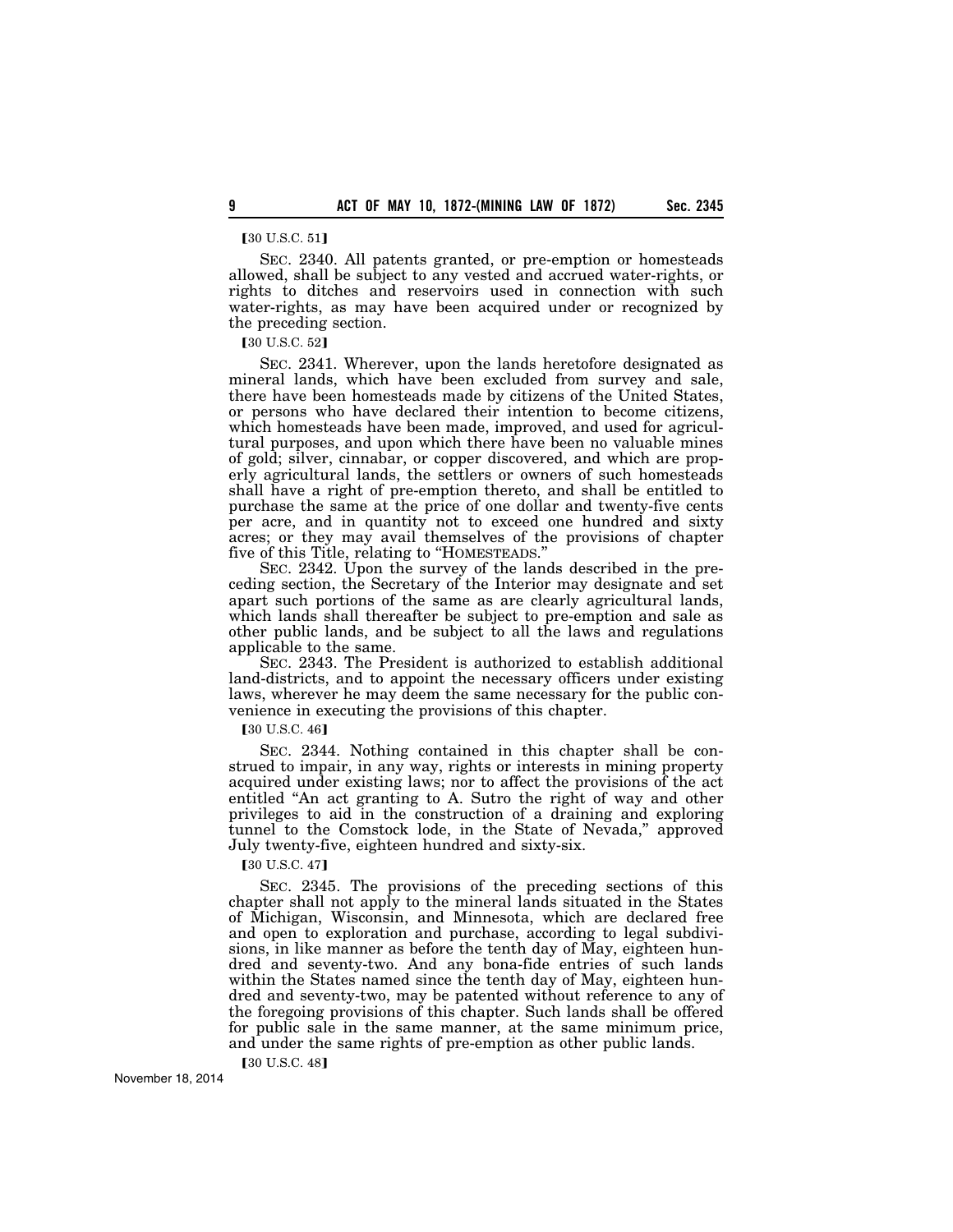SEC. 2346. No act passed at the first session of the Thirty-eight Congress, granting lands to States or corporations to aid in the construction of roads or for other purposes, or to extend the time of grants made prior to the thirtieth day of January, eighteen hundred and sixty-five, shall be so construed as to embrace mineral lands, which in all cases are reserved exclusively to the United States, unless otherwise specially provided in the act or acts making the grant.

**[30 U.S.C. 50]** 

SEC. 2347. Every person above the age of twenty-one years, who is a citizen of the United States, or who has declared his intention to become such, or any association of persons severally qualified as above, shall, upon application to the register of the proper land-office have the right to enter, by legal subdivisions, any quantity of vacant coal-lands of the United States not otherwise appropriated or reserved by competent authority, not exceeding one hundred and sixty acres to such individual person, or three hundred and twenty acres to such association, upon payment to the receiver of not less than ten dollars per acre for such lands, where the same shall be situated more than fifteen miles from any completed railroad, and not less than twenty dollars per acre for such lands as shall be within fifteen miles of such road.

**[30 U.S.C. 71]** 

SEC. 2348. Any person or association of persons severally qualified, as above provided, who have opened and improved, or shall hereafter open and improve, any coal mine or mines upon the public lands, and shall be in actual possession of the same, shall be entitled to a preference-right of entry, under the preceding section, of the mines so opened and improved: *Provided,* That when any association of not less than four persons, severally qualified as above provided, shall have expended not less than five thousand dollars in working and improving any such mine or mines, such association may enter not exceeding six hundred and forty acres, including such mining improvements.

[30 U.S.C. 72]

SEC. 2349. All claims under the preceding section must be presented to the register of the proper land-district within sixty days after the date of actual possession and the commencement of improvements on the land, by the filing of a declaratory statement therefor; but when the township plat is not on file at the date of such improvement, filing must be made within sixty days from the receipt of such plat at the district office; and where the improvements shall have been made prior to the expiration of three months from the third day of March, eighteen hundred and seventy-three, sixty days from the expiration of such three months shall be allowed for the filling of a declaratory statement, and no sale under the provisions of this section shall be allowed until the expiration of six months from the third day of March, eighteen hundred and seventy-three.

[30 U.S.C. 73]